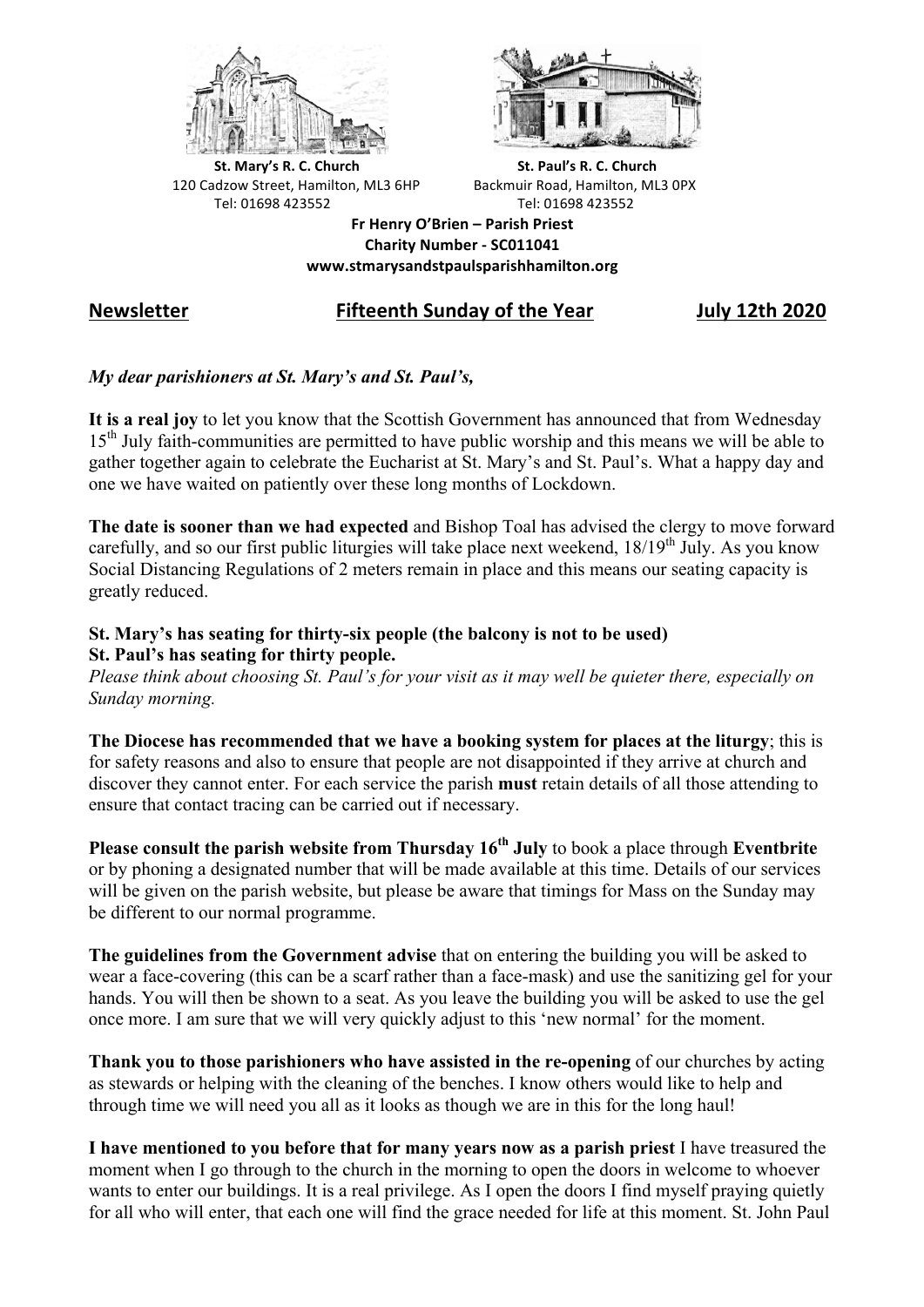II has said that the heart of Jesus is a pledge of hope for every man and woman and child. What wonderful news! No one is excluded!

**The Archbishop of Liverpool,** Most Rev. Malcolm McMahon, is fond of saying that *'the eucharist is God's answer to humanity's deepest longings.'* As your parish priest, I am both delighted and relieved that we are able to meet together again as members of the church to celebrate the eucharist and to receive in the devout reception of Holy Communion, the One who is the Bread of Life for us all.

**I am aware that the restrictions which are still in place** mean that for the foreseeable future we will be much fewer in number for Sunday Mass. The Scottish Bishops have asked the clergy to remind parishioners that the obligation to attend Sunday Mass remains suspended. This leads me to suggest that you consider attending one of the weekday Masses, especially if you are retired or still furloughed from your employment. This would also leave places free on the Sunday for those who are working.

**With goodwill, we will manage!** Let us face this challenge with serenity, trusting that the Risen Lord is leading us. At the very end of John's Gospel, in one of the resurrection passages, Jesus' final words to Peter are, *"Follow me!"* The truth is, these are the words of Jesus to every disciple, including you and me. It is in our shared following of the Lord that he will lead us through this to pastures new.

I cannot tell you how much I look forward to celebrating the eucharist again with you and for you. Let us do our very best to serve the Lord with a joyful heart, *Father O'Brien*

**St. Mary's will open this Sunday for prayer before the Blessed Sacrament between 10am and 1pm; the church will also open on Wednesday between 11am and 1pm.**

**St. Paul's will open this Sunday for prayer before the Blessed Sacrament between 10.30am and 12 noon.**

## **An Invitation from the Catholic Men's Society (CMS)**

**We have received word that Fr. Daley has taken unwell and so please know that the On-Line retreat may not go ahead. Please remember Fr. Daley in your prayers.**

**Day Retreat – On Line – Saturday 18th July:** all parishioners are invited to join members of the Catholic Men's Society for a day of spiritual reflection; the retreat will be given by Fr. Daley, the GB chaplain.

The link below will take you to St. Joseph's live stream for the retreat. If you wish a practice, Mass is streamed live each day at 10am (10.30am Sunday) **https//www.youtube.com/channel/UCwc60cFFypL YF-feaNXq1Q**

#### **Programme for the Retreat:**

**10am, celebration of Mass**

**break for coffee/private prayer**